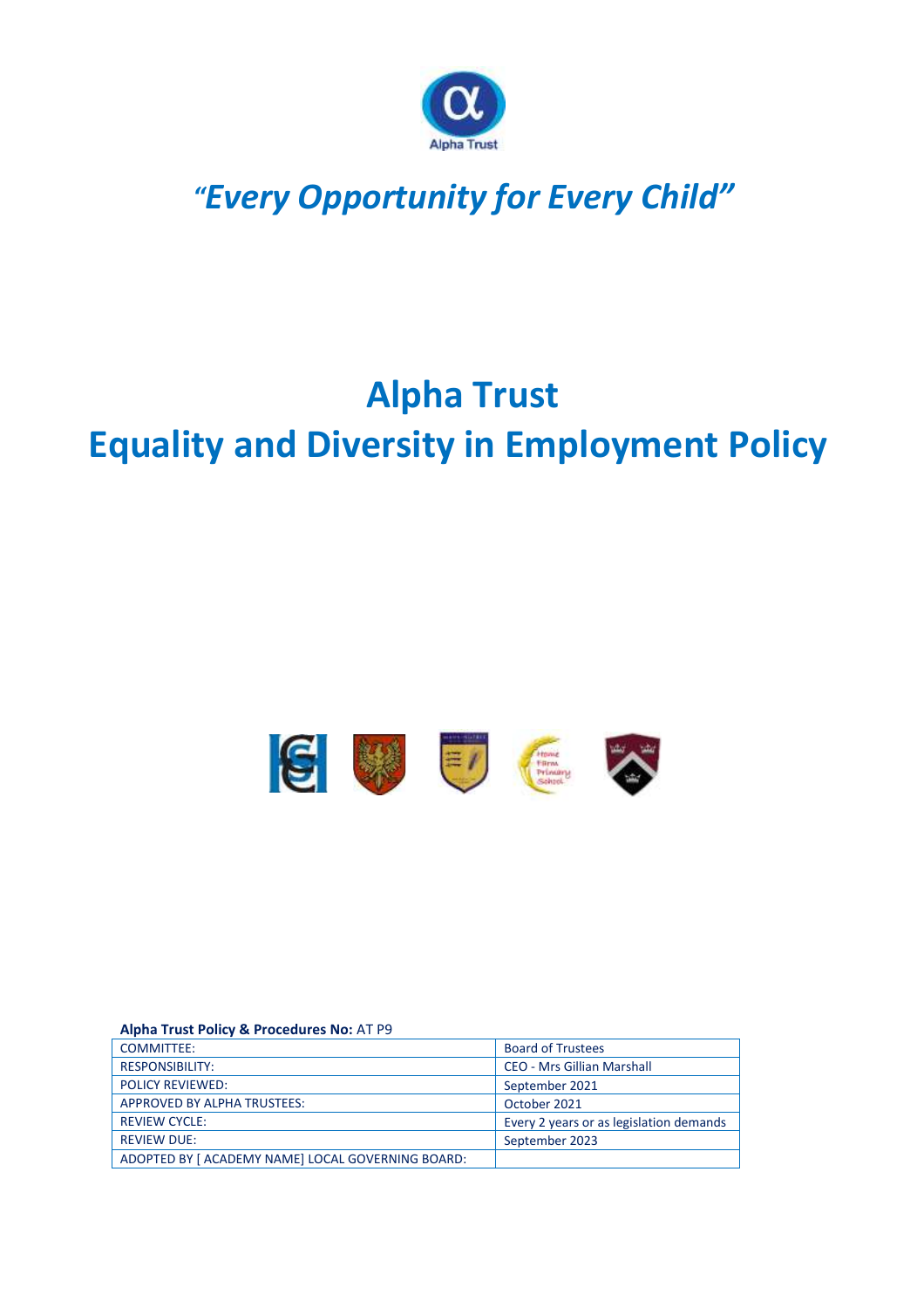

| <b>CONTENTS</b>                                        | 6Page |
|--------------------------------------------------------|-------|
| Objective<br>1.                                        | 3     |
| 2. Policy Statement                                    | 4     |
| 3. Policy in Practice                                  | 5     |
| Responsibilities<br>4.                                 | 5     |
| Monitoring and Reporting<br>5.                         | 6     |
| Complaints<br>6.                                       | 6     |
| Appendix A: Definitions                                | 8     |
| Appendix B: Equality and Pay                           | 11    |
| Appendix C: The Protected Characteristics              | 12    |
| Appendix D: Supporting Organisations and Documentation | 17    |

*This policy is based on the model policy for MATS from Juniper Education, formerly EES, 2018.*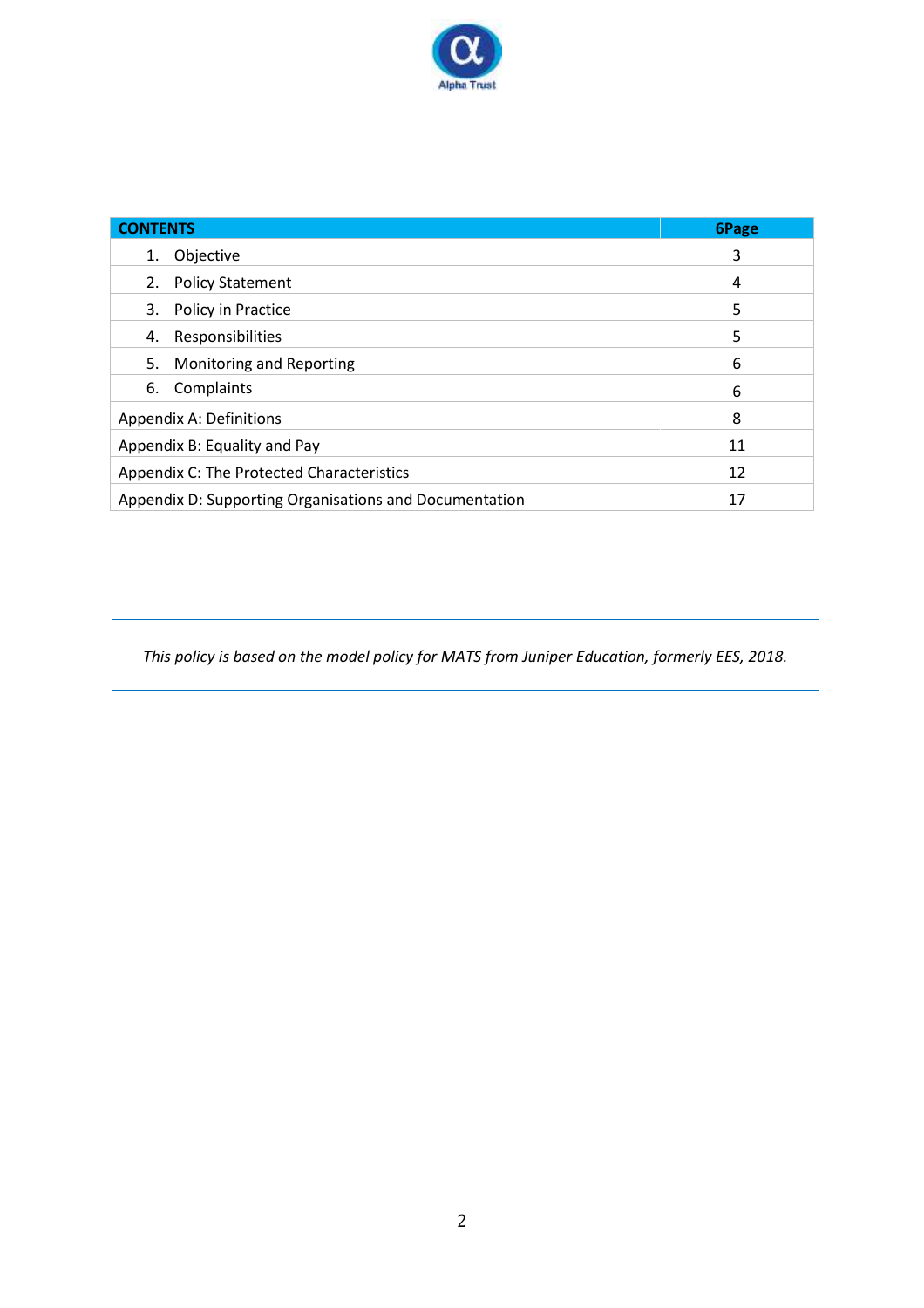

## **Alpha Trust Equality and Diversity Policy**

Alpha Trust Board of Trustees recognises that all its employees and other workers have the right not to be unlawfully discriminated against, harassed or victimised on a range of grounds. These are known as the 'protected characteristics', of which there are nine.

## **1. Objective**

The purpose of this policy is to set out Alpha Trust's commitment to equal opportunities in employment and to avoiding unlawful discrimination in all aspects of employment including recruitment, promotion, opportunities for training, pay and benefits, discipline and dismissal, performance and selection for redundancy.

This includes upholding its obligations under the Equality Act 2010 ("the Act") <https://www.legislation.gov.uk/ukpga/2010/15/contents> not to discriminate directly or indirectly in any of its activities against employees or applicants for employment on the grounds of the 'protected characteristics':

- **Age**: people of all ages are protected.
- **Disability**: only disabled people are protected, which means disabled people can be treated more favourably in order to eliminate disadvantage; hence the need to make reasonable adjustments in the workplace to accommodate their needs).
- **Gender reassignment**: people are now protected as soon as they start to manifest any aspect of an intention to reassign their gender – i.e., they do not have to be undergoing a medical procedure.
- **Marriage and civil partnership:** the Act protects employees from discrimination on the grounds of being married or in a civil partnership
- **Pregnancy and maternity**: a woman is protected as soon as she is pregnant, and during the period of any statutory maternity leave to which she is entitled; she should not suffer a detriment at any time because of maternity leave.
- **Race**: including national and ethnic origin, nationality and potentially caste; people of all races are protected.
- **Religion and belief:** this covers any religion, and philosophical beliefs that meet a number of set criteria; people of no religion or belief are equally protected.
- **Sex**: all sexes are equally protected.
- **Sexual orientation**: people of any sexual orientation are protected.

It further includes fulfilling its Public Sector Equality Duty, in carrying out its functions, to have due regard to the need to:

- Eliminate discrimination and other conduct that is prohibited by the Act.
- Advance equality of opportunity between people who share a protected characteristic and people who do not share it.
- Foster good relations across all characteristics, between people who share a protected characteristic and people who do not share it, for instance through the use of preferred pronouns.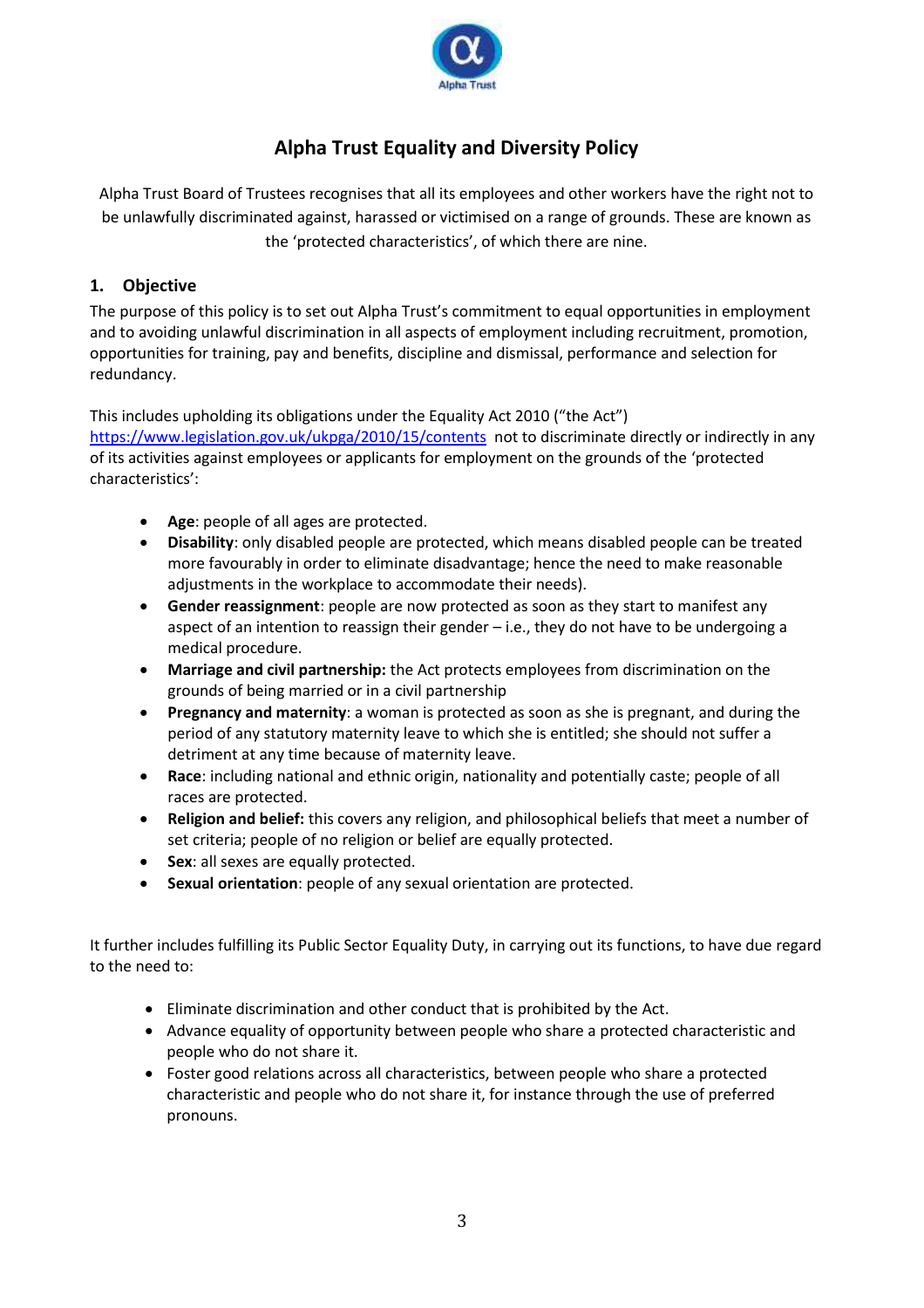

Having due regard for advancing equality involves:

- Removing or minimising disadvantages suffered by people due to their protected characteristics.
- Taking steps to meet the needs of people from protected groups where these are different from the needs of other people.
- Encouraging people from protected groups to participate in public life or in other activities where their participation is disproportionately low.

Definitions of terminology are at Appendix A. Further information about protected characteristics can be found at Appendix C.

This Policy complements the general equalities policies and procedures within the Trust which set out the Trust's commitments and obligations to the wider Trust community.

#### *Covid-19.*

*There are a number of comorbidity factors that have been linked to people being more vulnerable to Covid-19, including age, gender and conditions such as diabetes. It has also been widely reported that Covid-19 poses a greater risk to BAME individuals, particularly in several Western countries. Gender, age, race and ethnicity are 'protected characteristics' under the Equality Act 2010 as are certain disabilities; people with type 1 diabetes are protected under the Act.*

*Alpha Trust will act, and will continue to act, to prevent any discriminatory impacts related to coronavirus transmission. In practice this will mean that senior leaders in each Alpha Trust school will conduct individual risk assessments with members of staff with protected characteristics under the Act (BAME, age, etc.) concerning any current or future Covid-19 related safety measures. The risk assessments will be regularly reviewed with these staff members as necessary.*

*In conducting these risk assessments and making reasonable adjustments, unintentional consequences that might discriminate or negatively affect other staff, should be avoided.*

## **2. Policy Statement**

The Trust is committed to:

- Promoting equality of opportunity and community cohesion where the diversity of different backgrounds and circumstances is appreciated and positively valued.
- Promoting the fundamental British values of democracy, the rule of law, individual liberty and mutual respect and tolerance for those with different faiths and beliefs.

We expect all staff, volunteers and other workers to share this commitment. It is recognised that this can only be achieved through sound procedures, good inter-agency co-operation and the recruitment and retention of competent, motivated employees who are suited to, and fulfilled in the roles they undertake.

The Trust recognises the value of, and seeks to achieve a diverse workforce which includes people from different backgrounds, with different skills and abilities. We are committed to ensuring that recruitment and selection is conducted in a manner that is systematic, efficient, and effective and which promotes equality of opportunity. Selection will be on the basis of merit and ability, assessed against the qualifications, skills and competencies required to do the job. We will uphold obligations under law and national collective agreements to not discriminate against applicants for employment on the grounds of age, sex, sexual orientation, marital status, disability, race, colour, nationality, ethnic origin, religion or belief.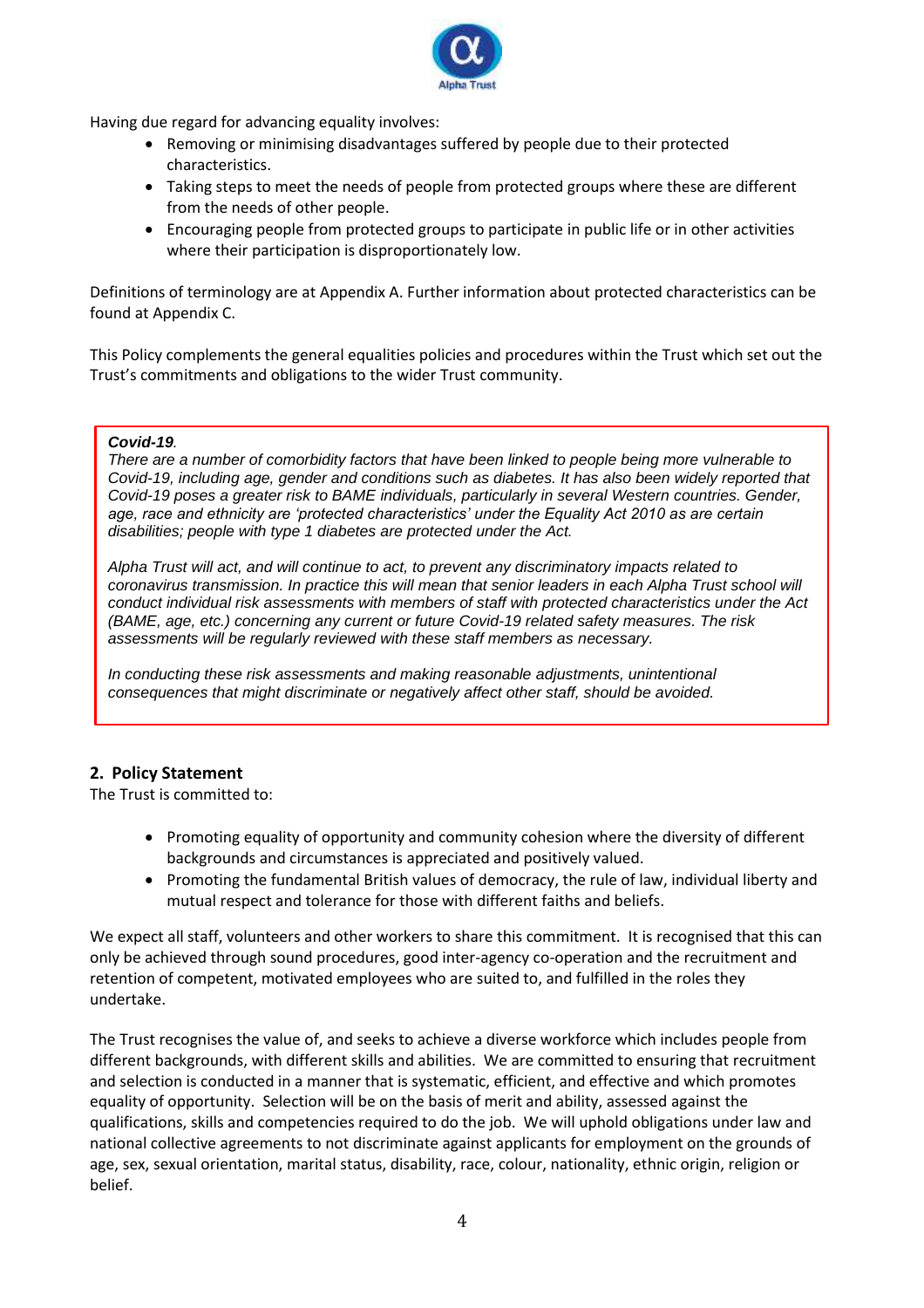

An equality statement will be provided to all applicants for jobs. The Trust may, where appropriate, apply positive action to encourage applications from particular groups where they are underrepresented in the workplace. In exceptional legitimate circumstances the Trust may apply a genuine occupational qualification to particular role (see Appendix A).

The Trust:

- Will take positive steps to create a culture through its Trust, managers and other employees, workers and volunteers, in which everyone can feel confident of being treated with fairness, dignity and respect.
- Aims to create a work environment in which all individuals are able to give their best; where all decisions are based on merit and which is free of harassment, victimisation and bullying.
- Will provide appropriate training and support to employees to secure understanding of, and compliance with, its aim and expectations.
- Will ensure that equality issues are considered and regularly reviewed, including assessing implications for people with particular protected characteristics as an integral part of our policy development and decision making processes.

Behaviour or actions by members of staff against the spirit and/or the letter of the law or this policy, including but not limited to acts of discrimination, bullying or victimisation against employees or others in the Trust community will be considered disciplinary matters and will be dealt with under the Trust's Discipline and Dismissal Procedure and may, in some cases, lead to dismissal.

## **3. Policy in practice**

The Trust has in place a range of employment related policies, procedures and practices which support and complement this Equality and Diversity in Employment Policy. These will be operated in a way which is consistent with the objectives of this Policy and Equality and Workload Impact Assessments on policies and procedures support this objective.

For the purposes of this Policy and the Act, the definition of 'employee' is extended to include:

- employees (those with a contract of employment);
- workers and agency workers (those with a contract to do work or provide services);
- Self-employed people (where they have to personally perform the work).

The principles of this Policy also apply to Volunteers.

#### **4. Responsibilities**

It is recognised that everyone in the Trust community influences how equality and diversity is achieved and everyone has a responsibility to uphold the law and principles of equality of opportunity. In addition to these general responsibilities, there are other specific responsibilities.

#### 4.1**The Trust has responsibility for**:

- Determining, monitoring, reviewing and supporting the implementation of the Equality and Diversity in Employment Policy in consultation with relevant stakeholders.
- Ensuring employment and recruitment policies and practice are non-discriminatory in word and operation.
- Analysing and monitoring policy and practice and initiating appropriate action.
- Ensuring complaints are investigated and dealt with effectively.
- Ensuring appropriate training takes place for governors and employees.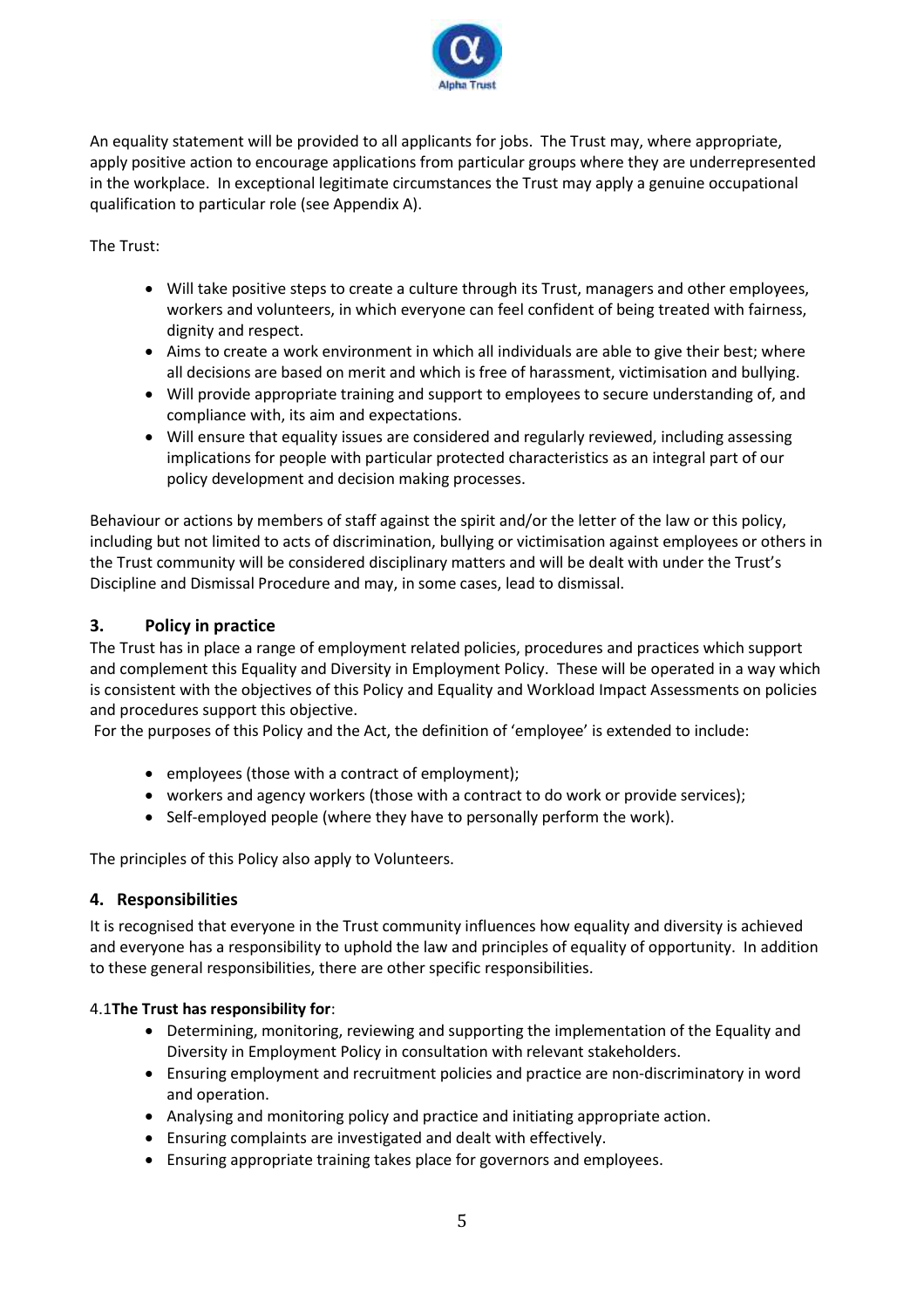

#### 4.2**Managers have responsibility for:**

- Ensuring that the Equality and Diversity in Employment Policy is implemented.
- Ensuring recruitment, employment and management policies and practices are undertaking in accordance with the Policy.
- Ensuring the Policy is brought to the attention of all employees and that they all receive appropriate training.
- Treating all employees with dignity and respect and recognising and valuing individual skills and contributions.
- Creating an environment in which employees are able to identify and share good practice, celebrate success and encourage positive attitudes towards diversity.
- Dealing appropriately with breaches of this policy.
- Ensuring a member of the senior management team is the nominated lead on equality and diversity issues.

#### 4.3**All employees, volunteers and workers have a responsibility to**:

- Act within equalities legislation and to comply with Trust Policy.
- Treat everyone with dignity and respect and recognising and valuing individual skills and contributions.
- Take part in training and comply with measures introduced to ensure equal opportunities and non-discrimination.
- Report to their line manager, or other appropriate person, any breaches of this policy enacted against him/her or another person by another employee, pupil or another person connected with the business of the Trust.

Individuals can be held personally liable as well as, or instead of, the Trust for any act of unlawful discrimination. Individuals who commit serious acts of harassment may be guilty of a criminal offence. Where an act of harassment is alleged, the Trust will thoroughly investigate the alleged circumstances and provide additional training/support to individuals as considered appropriate.

#### **5. Monitoring and reporting**

The Trust will periodically monitor the application of its policies and procedures and their impact on staff and applicants to assess their effectiveness and revise them as necessary. The Trust is committed to engaging with relevant stakeholders in the review of policy and practice.

In particular, the Trust will monitor matters such as recruitment, promotion, training, pay, grievances, disciplinary action, leave of absence, flexible working, management of sickness absence and redundancy by reference to the protected characteristics of their employees.

The Trust will consider and implement any appropriate action to address any issues that may be identified as a result of the monitoring process.

Information provided by job applicants and employees for monitoring purposes will be used only for these purposes. The Trust will publish such equality data as is required in accordance with the Equality Act and the Public Sector Equality Duty.

All data will be collected, held and processed in accordance with the Trust's data protection policy/policy on processing special categories of personal data. Any publication of data will preserve anonymity.

#### **6. Complaints**

The Trust will make every effort to protect employees from discrimination and all concerns raised with the Trust will be handled in a positive and sensitive manner and in accordance with the appropriate policy/procedure.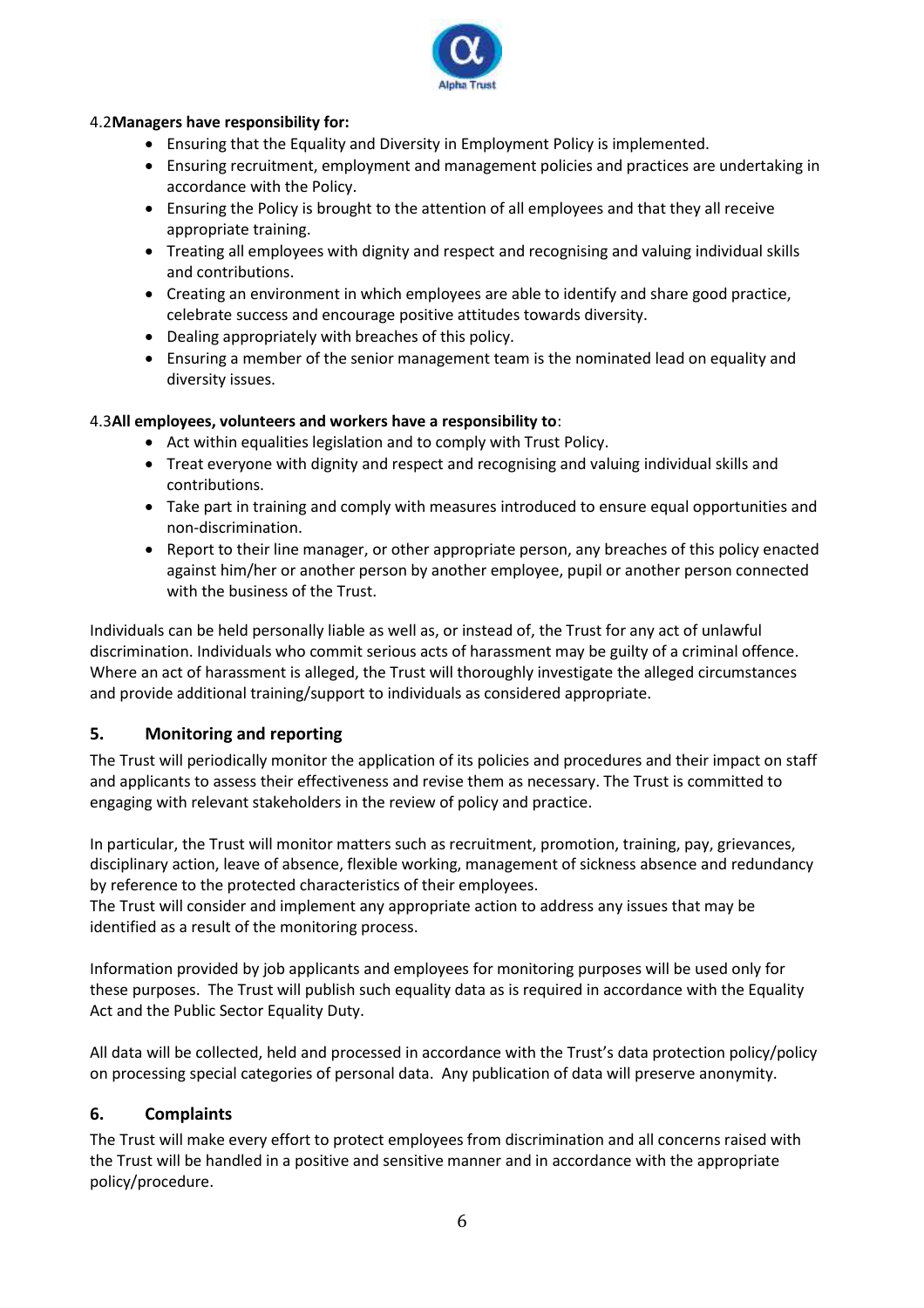

#### **Employees**

Existing employees who feel they have been unfairly discriminated against, harassed, bullied or victimised should raise it in the first instance with their line manager or other manager where their own line manager is the subject of the complaint.

Employees should refer to the grievance procedure for further information. Employees will not be penalised for raising a grievance, even if the grievance is not upheld, unless their complaint is found to be both untrue and made in bad faith.

#### **Applicants**

Individuals who may be concerned that their application for employment has not been dealt with in accordance with this Policy should raise their concerns via the Trust complaints procedure.

#### **Others**

Visitors or other members of the Trust community who experience or witness discrimination, bulling, harassment or victimisation should report the matter to a senior manager, Governor or Trustee in the first instance or via the Trust complaints procedure.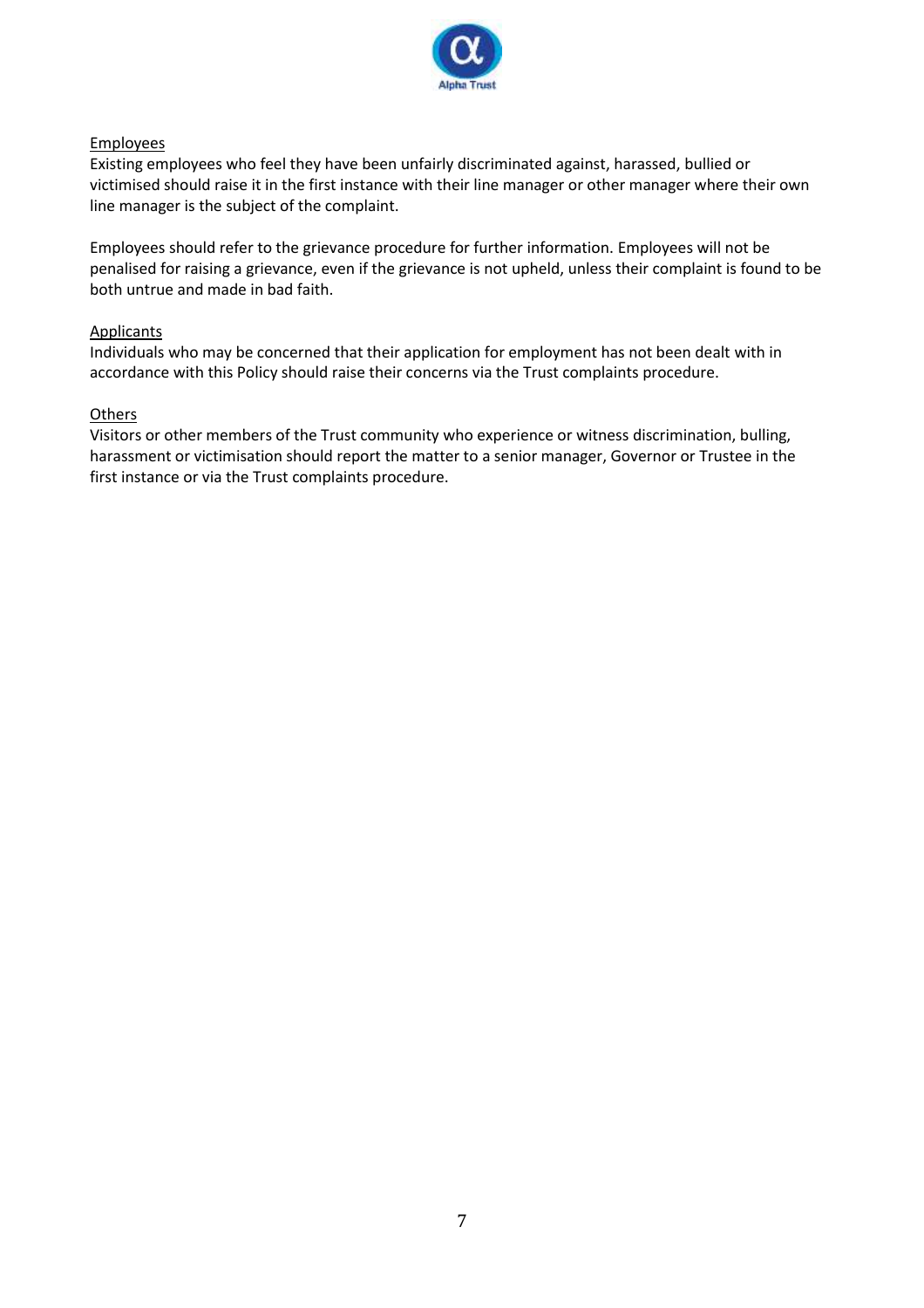

## **Appendix A – Definitions**

## **1. Direct discrimination**

**1.1**Direct discrimination occurs when someone is treated less favourably than another person because of a protected characteristic.

Direct discrimination could involve a decision not to employ someone, to dismiss them, withhold promotion or training, offer poorer terms and conditions or deny contractual benefits because of a protected characteristic.

Example: Not employing a woman because she is pregnant.

## **1.2 Discrimination by Perception**

Discrimination by Perception is where an individual is directly discriminated against or harassed based on a perception that he/she has a particular protected characteristic when he/she does not, in fact, have that protected characteristic. Discrimination by perception does not apply, in law to marriage and civil partnership or pregnancy and maternity.

Example: A heterosexual employee is taunted about his sexuality by colleagues who perceive him to be gay.

## **1.3 Discrimination by Association**

Discrimination by Association is discrimination against a person because they have an association with someone with a particular protected characteristic. Discrimination by Association applies to race, religion or belief, sexual orientation, age, disability, gender reassignment and sex.

Example: Not offering a job to the parent of a disabled child because the employer thinks they will need more time off due to the child's disability and there is no evidence to support this.

## **2. Indirect discrimination**

Indirect discrimination is where a provision, criteria, policy or practice in the Trust is applied to everyone but particularly disadvantages people who share a protected characteristic compared with people who do not. Indirect discrimination can be justified if the Trust can show it acted reasonably, for example that it is a 'proportionate means of achieving a legitimate aim' (see 2.1).

Indirect discrimination applies to age, race, religion or belief, sex, sexual orientation, marriage and civil partnership, disability discrimination and gender reassignment. Pregnancy and maternity are covered by indirect sex discrimination.

Example: Having a policy not to employ anyone with facial hair in a kitchen for health and safety reasons. This policy may indirectly discriminate against certain religious groups.

## **2.1 Proportionate means of meeting a legitimate aim**

There are limited circumstances where an employer may act in a way which is discriminatory, but where it can objectively justify discrimination as 'a proportionate means of achieving a legitimate aim'.

In attempting to demonstrate a proportionate means of achieving a legitimate aim, an employer must show that:

• there is a legitimate aim such as a good business reason, but employers should note that cost alone is unlikely to be considered sufficient; and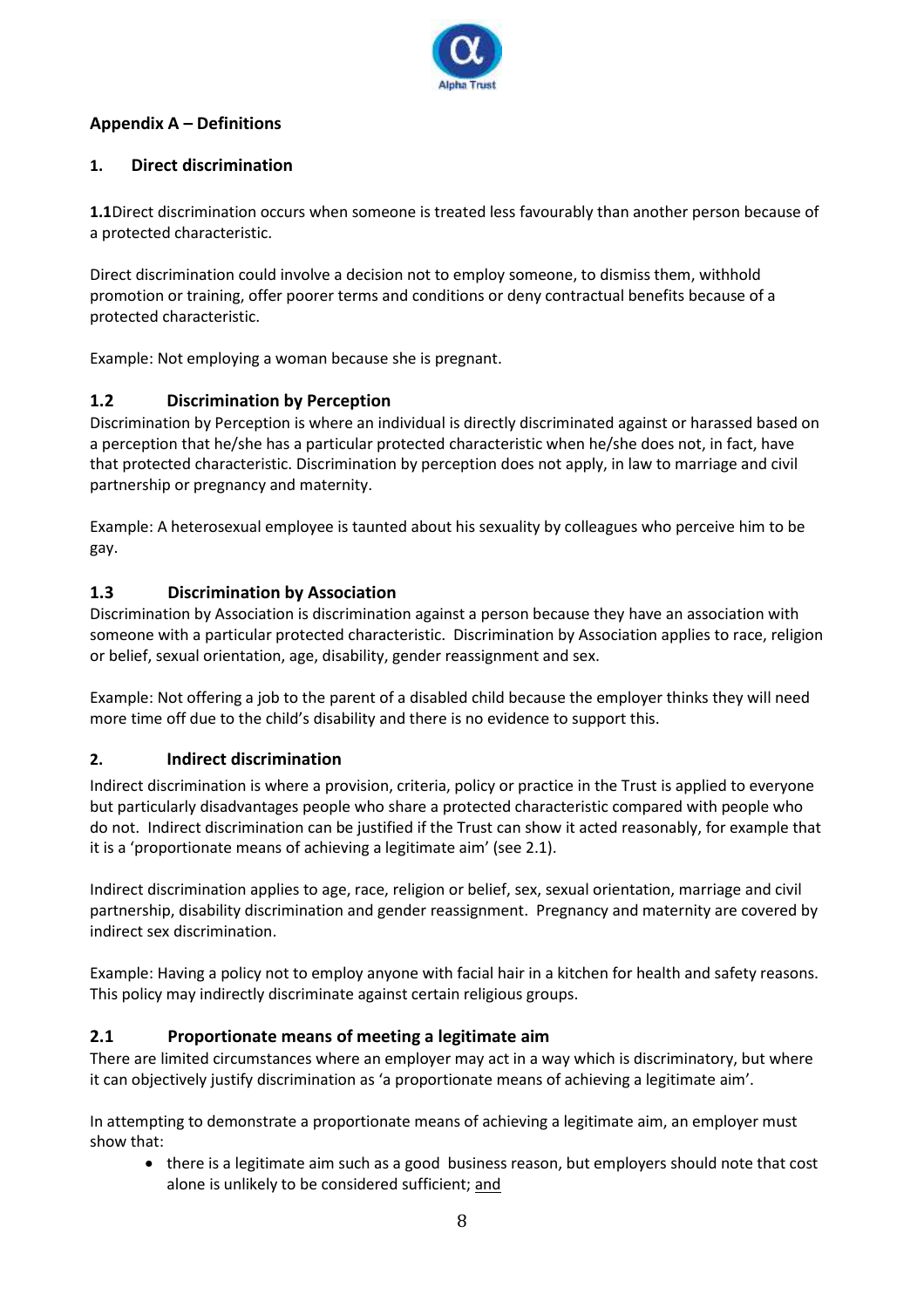

• The actions are proportionate, appropriate and necessary.

The process of determining whether discrimination is justified involves weighing up the employer's need against the discriminatory effect on the employee/group of employees with the protected characteristic.

A legitimate aim might be any lawful decision made in order to run the Trust effectively, but if there is a discriminatory effect, the sole aim of reducing costs is likely to be unlawful. Being proportionate really means being fair and reasonable, including showing that the Trust has looked at less discriminatory alternatives to any decision it has made.

Example: The long term aim of reducing inequality between the pay of men and women is always to be regarded as a legitimate aim. Short term pay protection schemes introduced with the aim of removing long-term inequalities in pay may therefore be capable of being objectively justified.

#### **3. Positive Action**

Positive action describes measures targeted at a particular group that are intended to redress past discrimination or to offset the disadvantages arising from existing attitudes, behaviours and structures. The Trust may use lawful measures which can include:

- Encouraging applications from people of particular racial groups or gender, who have been under-represented in certain occupations or grades during the previous 12 months.
- Providing facilities to meet any specific educational, training, or welfare needs identified for a specific racial group.
- Measures to provide training and special encouragement for returnees to the Trust after a period of time discharging domestic or family responsibilities.

Positive action is different from positive discrimination which is illegal. Positive discrimination generally means choosing (or not choosing) someone solely on the grounds of a protected characteristic (eg gender or racial group) and not on their abilities.

#### **4. Genuine Occupational Requirements**

Employers can exercise the powers available under the Equalities Act to appoint a person from a particular group, where there is a genuine occupational requirement.

An example of a genuine occupational requirement would be appointing a female to work in a shelter for female victims of domestic violence.

#### **5. Harassment**

Harassment can be defined as "improper, offensive and humiliating behaviour, practices or conduct, which may threaten a person's job security, create an intimidating, unwelcoming and stressful workplace, or cause personal offence or injury." (ACAS)

Harassment can often be identified by a series of what seem to be trivial incidents. It is the impression of the harassed person, not the intentions or motivations of the harasser, which are important. Harassment applies to all protected characteristics (see below) except for pregnancy and maternity and marriage and civil partnership. Employees can complain of behaviour that they find offensive even if it is not directed at them, and the complainant need not possess the relevant characteristic themselves. Employees are also protected from harassment because of perception (see.1.2 above) and association (see 1.3 above).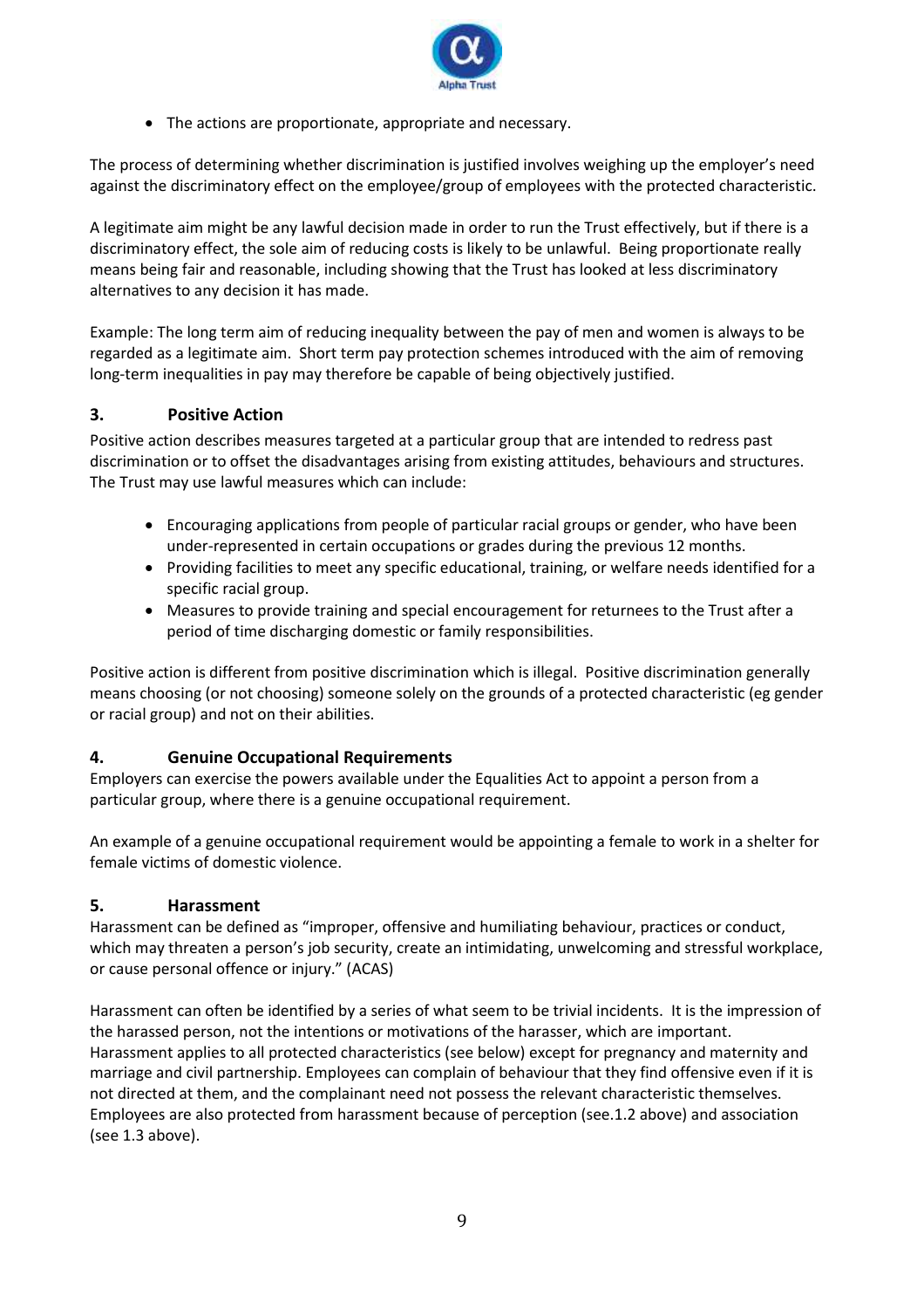

## **6. Victimisation**

Victimisation is where an employee is subjected to a detriment, such as being denied a training opportunity or a promotion because he/she is suspected of, or has:

- made, or supported, a complaint of discrimination;
- raised a grievance;
- brought proceedings under the Act; or
- done any other thing for the purposes of, or in connection with, the Act.

An employee is not protected from victimisation if they have maliciously made or supported an untrue complaint.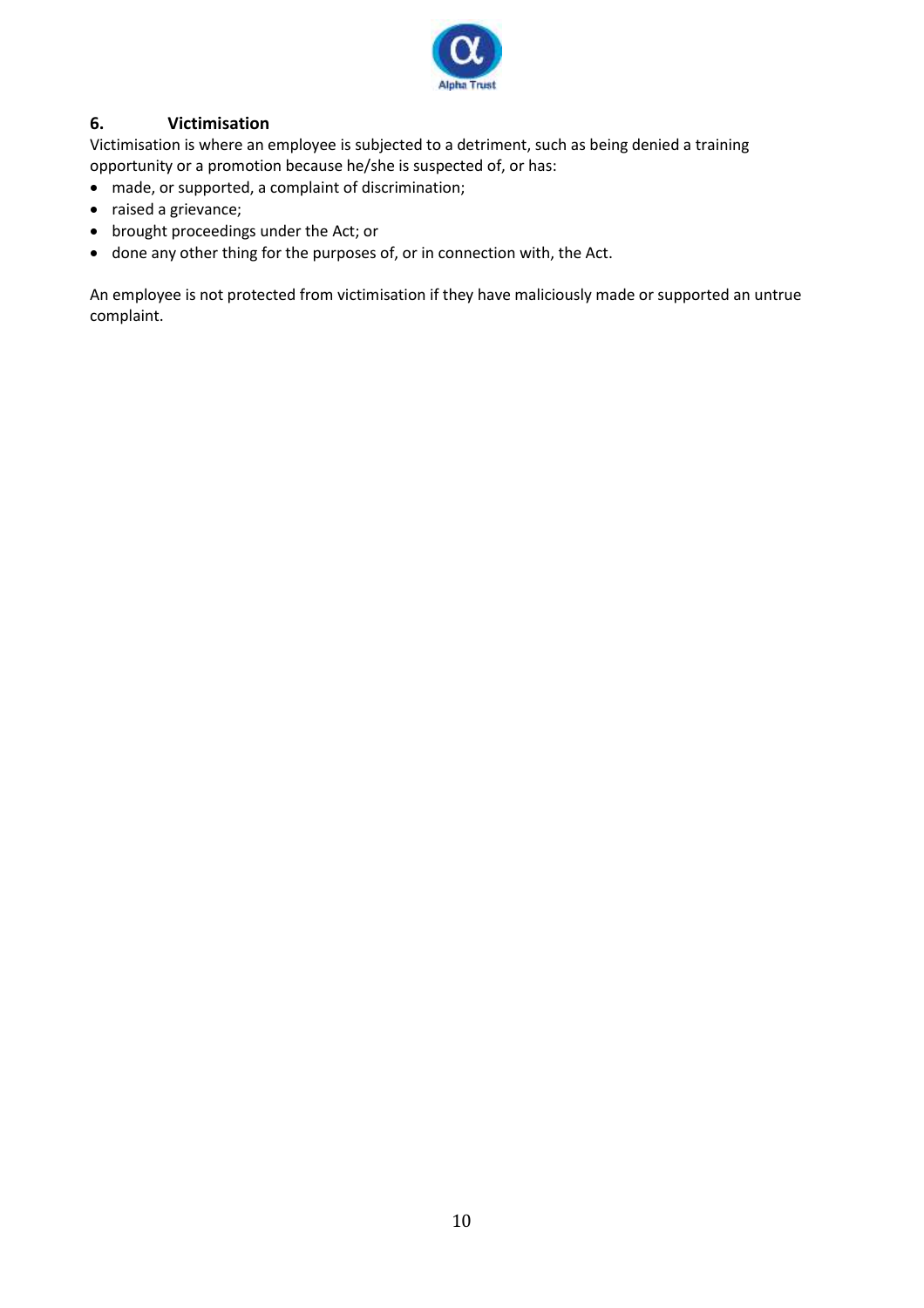

## **Appendix B – Equality and Pay**

#### **Equal pay**

The Act provides that men and women should receive equal pay for equal work. This means that in most circumstances a challenge to pay inequality and other contractual terms and conditions still has to be made by comparison with a real person of the opposite sex in the same employment. However, the Act allows a claim of direct pay discrimination to be made, even if no actual comparator can be found. This means that a claimant who can show evidence that they would have received better remuneration from the Trust if they were of a different sex may have a claim, even if there is no-one of the opposite sex doing equal work with the Trust.

This would be a claim under sex discrimination.

#### **Pay secrecy**

The Trust will not prevent or restrict its employees from having discussions to establish if they believe pay differences exist that are related to a protected characteristic. The Trust may, in particular, require its employees to keep pay rates confidential outside the workplace e.g. a competitor organisation.

#### **Gender pay gap reporting**

The Government is introducing mandatory gender pay gap reporting for public sector employers with 250+ employees in April 2018.

The first publication of data is April 2018 but snapshot data must be collected on 5 April 2017. The data required is:

- mean and median hourly rates by gender;
- mean and median bonus payments (unclear what will constitute bonus pay) by gender;
- the proportions of each gender in each salary quartile.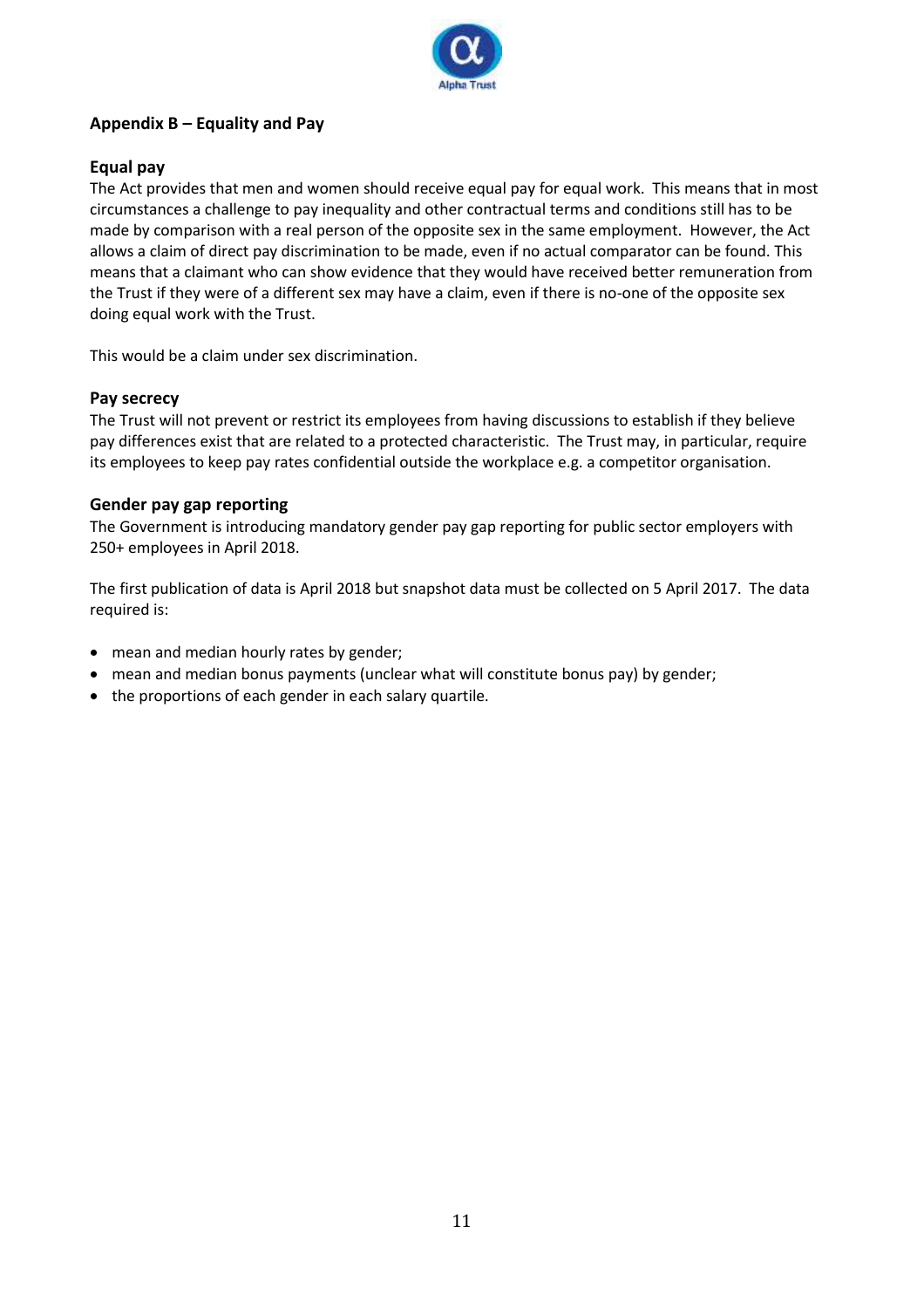

## **Appendix C – The Protected Characteristics**

#### **Age**

The Act protects people of all ages from unlawful discrimination.

#### **Direct discrimination**

Treating someone less favourably because of their actual or perceived age, or because of the age of someone with whom they associate. For example, advertising for job applicants under 25 years old only. This treatment can only be justified if it is a proportionate means of achieving a legitimate aim.

#### **Indirect discrimination**

This can occur where there is a provision, criteria or practice which applies to all employees, but particularly disadvantages people of a particular age. For example, a requirement for job applicants for a teaching post to have 5 years teaching experience may disadvantage younger people. Indirect discrimination can only be justified if it is a proportionate means of achieving a legitimate aim, e.g. if the Trust can demonstrate this level of experience is necessary to achieve the desired knowledge and skills.

#### **Disability**

Under the Act, a person is disabled if they have a physical or mental impairment which has a substantial and long-term adverse effect on their ability to carry out normal day-to-day activities. These include things like using a telephone, reading a book or using public transport. Long term means that the impairment has lasted or is likely to last for at least 12 months or for the rest of the affected person's life. Substantial means more than minor or trivial. In most circumstances, a person will have the protected characteristic of disability if they have had a disability in the past, even if they no longer have the disability. Individuals who are HIV positive, have cancer or MS are automatically protected.

Employers must make reasonable adjustments in the recruitment and employment of disabled people. This can include, for example, adjustments to recruitment and selection procedures, to terms and conditions of employment, to working arrangements and physical changes to the premises or equipment. In assessing the reasonableness of the adjustment, the employer should consider:

- proportionality and impact of the adjustment on the role;
- the costs/financial support available;
- medical opinion from the employee's doctor and the occupational health advisor; and
- impact on the operational requirements of the Trust.

## **Direct discrimination**

For example, not offering a job because someone is a wheelchair user.

## **Indirect discrimination**

This is where a provision, criterion or practice is applied that is discriminatory in relation to individuals who have a particular disability such that it would be to the detriment of people who share that particular disability compared with people who do not, and it cannot be shown to be a proportionate means of achieving a legitimate aim.

Discrimination arising from disability - occurs where an individual has been treated unfavourably because of something arising in consequence of a disability. There is no need for a comparator, and the reason for the unfavourable treatment is irrelevant.

For example, not considering a teacher for promotion as they have been diagnosed with depression without considering whether the condition would actually impact on their ability to do the job and if it would, whether reasonable adjustments could be made to negate that impact.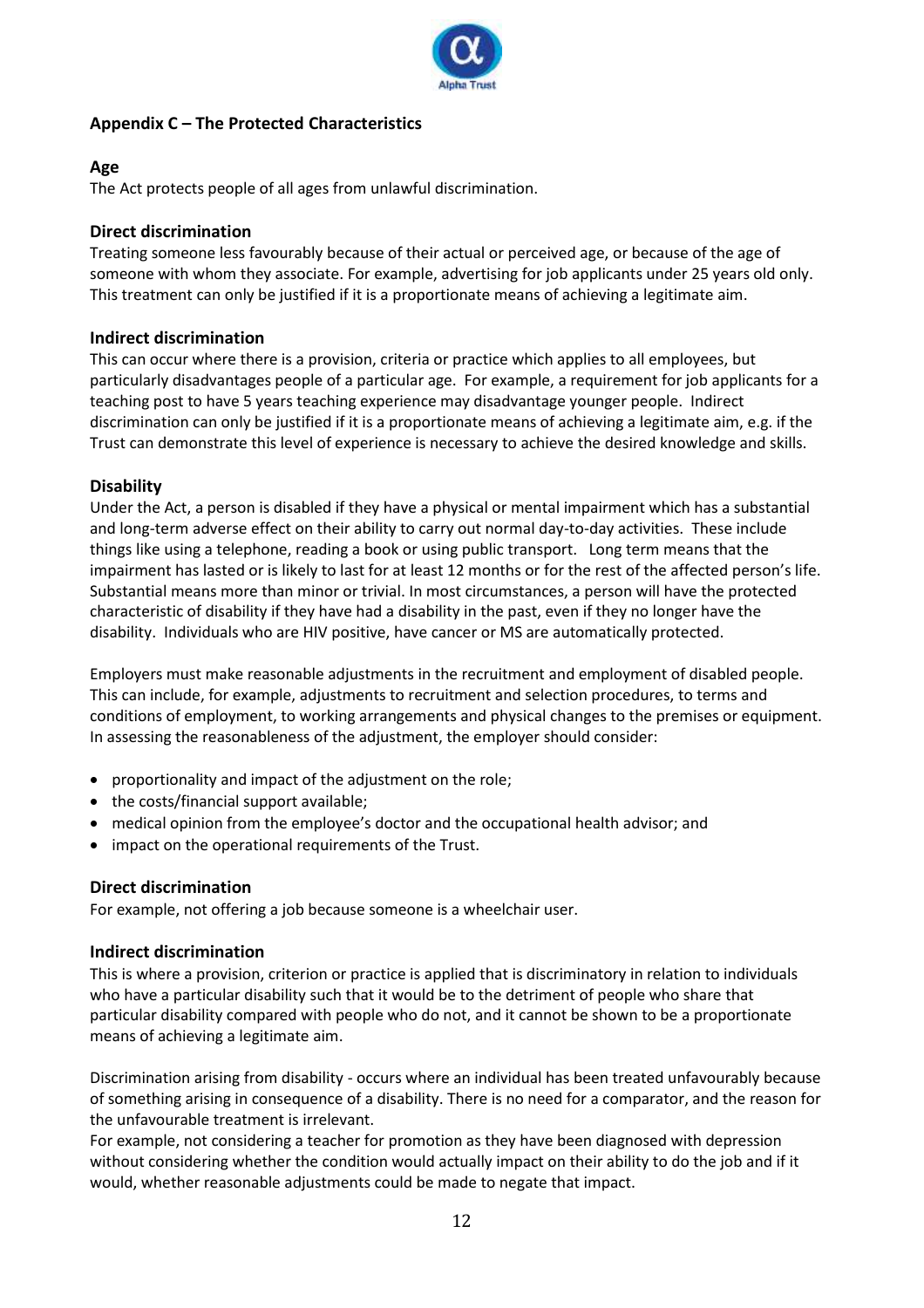

This type of discrimination is unlawful where the employer or other person acting for the employer knows, or could reasonably be expected to know that the person has a disability.

There is an obligation on employers to make reasonable adjustments where a physical feature or a provision, criterion or practice puts a disabled person at a substantial disadvantage compared with someone who does not have the protected characteristic or disability. The duty to make reasonable adjustments aims to make sure that a disabled worker has the same access to everything that is involved in doing and keeping a job as a non-disabled person.

All the relevant individual circumstances must be considered when deciding what adjustments to make and the individual must be involved in discussions to ensure they are as effective as possible.

#### **Sharing health and absence information**

In accordance with the Act, employers may not request information concerning an individual's sickness and attendance record prior to the selection stage. Once the preferred candidate has been selected, then sickness and attendance records can be obtained from the referee and applicant, as part of the preemployment checks prior to a firm offer. The applicant must give their explicit consent for this information to be released. The interview panel may not ask general questions about the individual's sickness and attendance record but may ask relevant questions to establish whether the applicant will be able to carry out a function that is intrinsic (e.g. majority of the work involves manual handling) to the work concerned once reasonable adjustments are in place.

#### **Gender reassignment**

Gender reassignment is a protected characteristic under the Act. This applies to people who are proposing to undergo, are undergoing, or have undergone a process (or part of a process) to reassign their gender by changing physiological or other attributes of sex. Gender reassignment is a personal process, that is moving away from one's birth sex to the preferred gender, rather than a medical process. The law does not require a person to undergo a medical procedure to be recognised under the protected characteristic of gender reassignment.

Protection is provided where, as part of the process of reassigning their gender, an individual lives in a gender identity, which is different to the gender they were assigned at birth, for at least two years. Throughout this period they are protected by the Act.

In order to be protected under the Act, there is no requirement for an employee to inform their employer of their gender reassignment status or their gender at birth. However, if an employee is proposing to undergo gender reassignment or is still in the process of transitioning, they may want to discuss their needs with their employer so the employer can support them during the process. Once a transgender person has received gender reassignment surgery and is fully living in the gender they identify with there is no requirement to inform an employer of their gender at birth.

#### **Direct discrimination**

This is treating someone less favourably than other employees because of their gender reassignment, whether actual or perceived, or because they associate with someone who intends to undergo, is undergoing or has undergone gender reassignment.

#### **Indirect discrimination**

An example would be where an employer starts an induction session for new staff with an ice-breaker designed to introduce everyone in the room to the others. Each employee is required to provide a picture of themselves as a toddler. One employee is a trans woman who does not wish her colleagues to know that she was brought up as a boy. When she does not bring in her photo, the employer criticises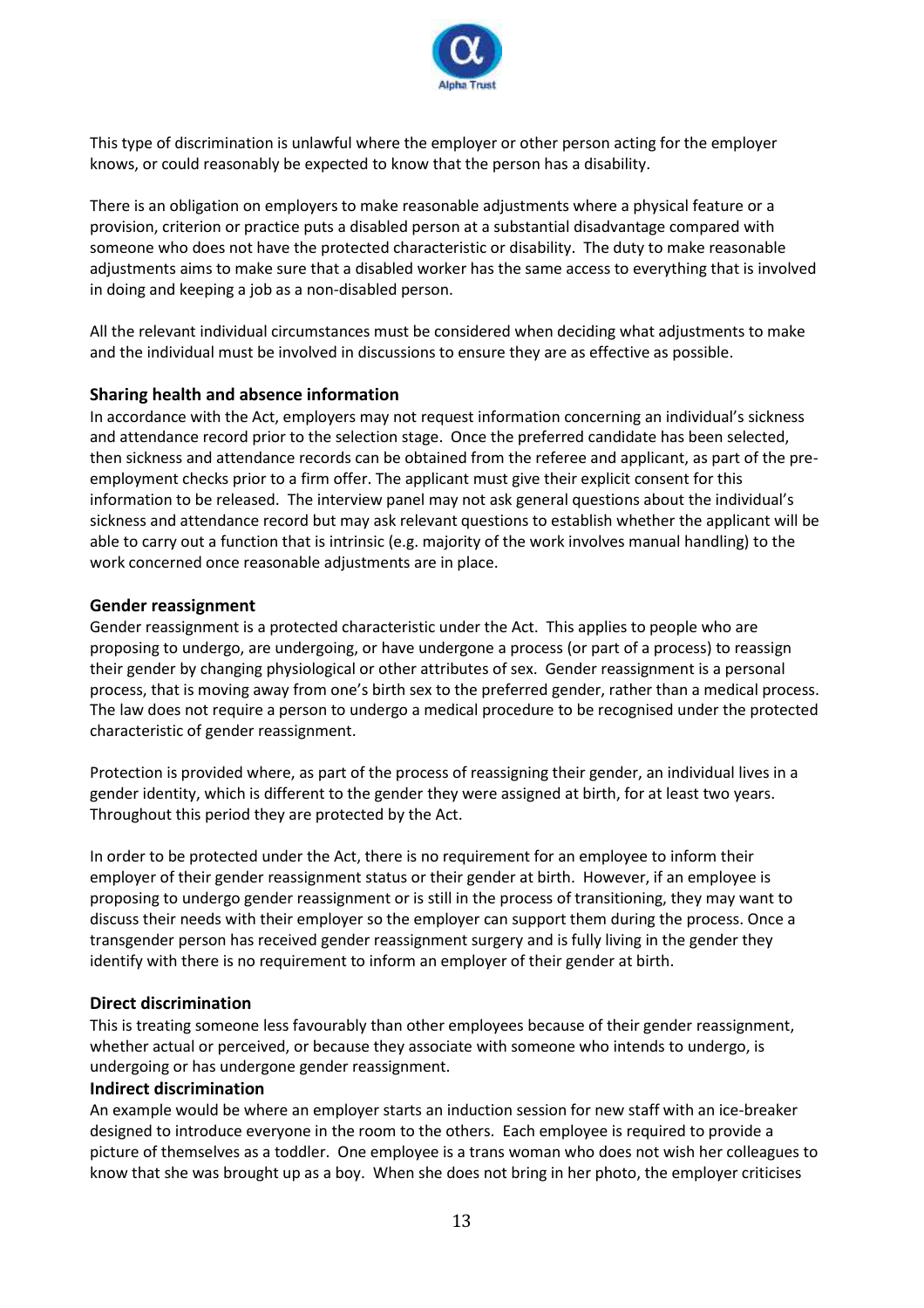

her in front of the group for not joining in. It would be no defence that it did not occur to the employer that this employee may feel disadvantaged by the requirement to disclose such information. Indirect discrimination can only be justified if it is a proportionate means of achieving a legitimate aim.

#### **Marriage and civil partnership**

The Act protects employees from discrimination on the grounds of being married or in a civil partnership.

Marriage covers any formal union of a man and woman which is legally recognised in the UK as a marriage. It also covers same sex couples who opt for a marriage. A civil partnership refers to a registered civil partnership under the Civil Partnership Act 2004, including those registered outside the UK. This is only open to same sex couples.

Only people who are married or in a civil partnership are protected against discrimination on this ground. The status of being unmarried or single is not protected. People who only intend to marry or form a civil partnership, or who have divorced or had their civil partnership dissolved, are not protected on this ground.

#### **Direct Discrimination**

This is where someone is treated less favourably than other employees on the grounds of them being married or in a civil partnership, actual or perceived, or because they are associated with a person who is married or in a civil partnership. An example of this could be where an applicant for a job is treated less favourably because it is considered that they will not be as committed to the job as a single person because they have marital or partnership commitments

#### **Indirect Discrimination**

This occurs if an employer has a policy or way of working that puts people who are married or in a civil partnership at a disadvantage.

#### **Pregnancy and maternity**

A woman is protected against discrimination on the grounds of pregnancy and maternity during the period of her pregnancy and any maternity leave to which she is entitled. During this protected period, pregnancy and maternity discrimination cannot be treated as sex discrimination.

Direct discrimination covers the unfavourable treatment of a woman, during the "protected period" in relation to her pregnancy or any illness suffered by her as a result of that pregnancy. Unfavourable treatment during the protected period because a woman is on compulsory maternity leave or she is exercising or seeking to exercise, or has exercised or sought to exercise, the right to ordinary or additional maternity leave, is also covered. An example could be where an employee has been off work because of pregnancy complications since early in her pregnancy. Her employer has dismissed her in accordance with the sickness absence management policy. This policy is applied regardless of sex. The dismissal is unfavourable treatment because of her pregnancy and would be unlawful even if a man would be dismissed for a similar period of sickness absence, because the employer took into account the employer's pregnancy related sickness absence in deciding to dismiss.

Discrimination on the grounds of pregnancy/maternity can only be justified if it is a proportionate means of achieving a legitimate aim. For example it would be legitimate to dismiss a pregnant employee who had been found to have committed an act of gross misconduct as the reason for the dismissal was unconnected to the pregnancy.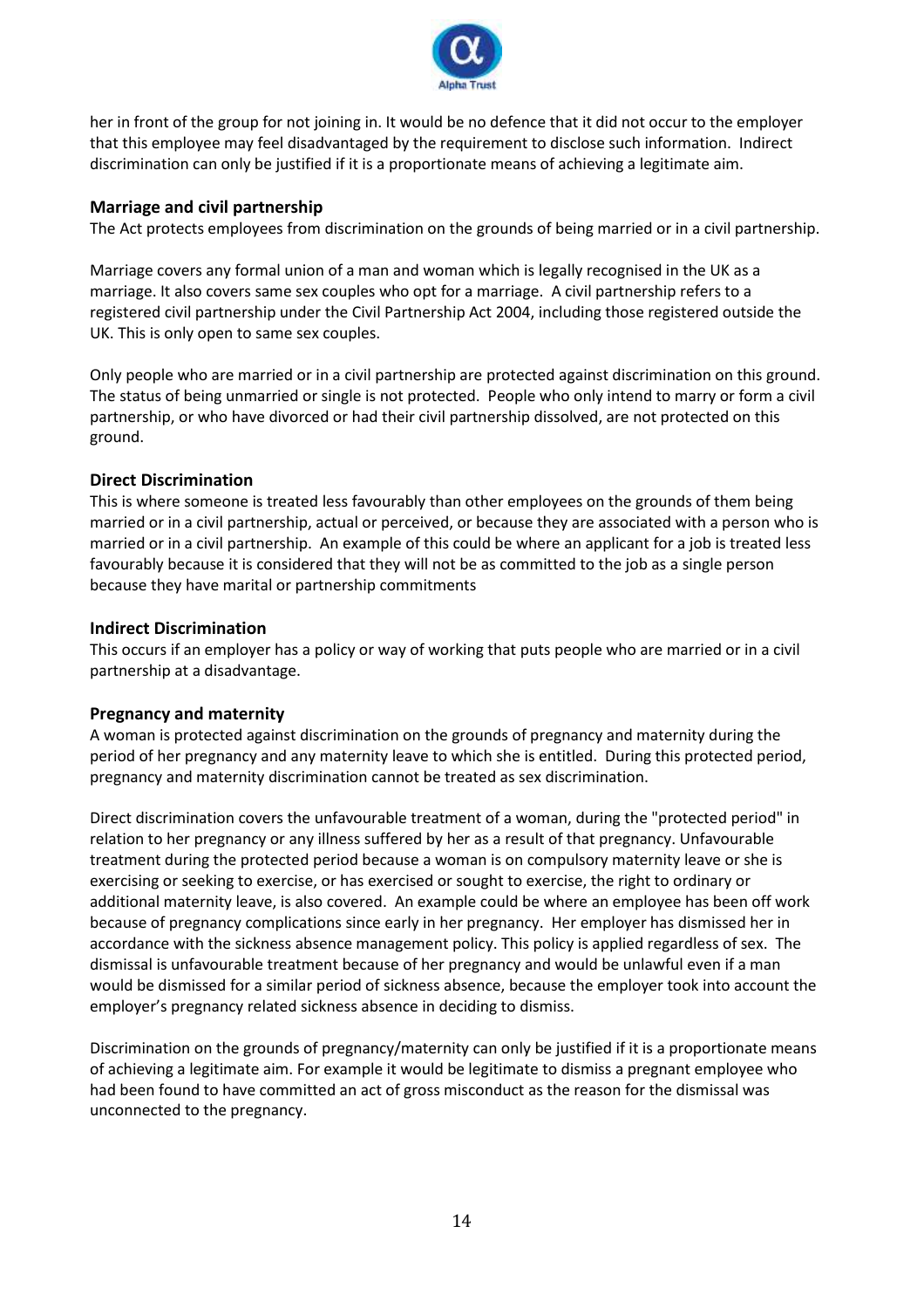

#### **Race**

For the purposes of the Act, 'race' includes colour, nationality or ethnic or national origin. A person has the protected characteristic of race if they belong to a particular racial group. A racial group can be made up of two or more different racial groups (for example Black Britons).

#### **Direct discrimination**

Treating someone less favourably because of their actual race. The less favourable treatment can also relate to the person's perceived race, even where the perception is wrong, or to the person's association with someone who has, or is perceived to have, the protected characteristic.

#### **Indirect discrimination**

This can occur where there is a provision, criterion or practice which applies to all employees, but particularly disadvantages people of a particular race. An example could be a requirement for all job applicants to have GCSE Maths and English. People educated in countries which don't have GCSE's would be discriminated against if equivalent qualifications were not accepted. Indirect discrimination can only be justified if it is a proportionate means of achieving a legitimate aim.

#### **Religion or belief**

In the Act, religion includes any form of religion which has a clear structure and belief system. It also includes a lack of religion - in other words employees or jobseekers are protected if they do not follow a certain religion or have no religion at all. Discrimination because of religion or belief can occur even where both the discriminator and recipient are of the same religion or belief.

Belief means any religious or philosophical belief and also covers non-belief. To be protected, a belief must satisfy various criteria, including that it is a weighty and substantial aspect of human life and behaviour. Denominations or sects within a religion can be considered a protected religion or religious belief. Political beliefs are not protected.

A belief need not include faith or worship of a God but must affect how a person lives their life or perceives the world. A belief which is not a religious belief may be a philosophical belief. Examples of philosophical beliefs include Humanism and Atheism. For a philosophical belief to be protected under the Act:

- it must be genuinely held;
- it must be a belief and not an opinion or viewpoint based on the present state of information available;
- it must be a belief as to a weighty and substantial aspect of human life and behaviour;
- it must contain a certain level of cogency, seriousness, cohesion and importance;
- it must be worthy of respect in a democratic society, not incompatible with human dignity and not conflict with the fundamental rights of others.

#### **Direct discrimination**

This is where, because of the protected characteristic of religion or belief, a person treats another person less favourably than that person treats or would treat other persons. The less favourable treatment can relate to the person's actual or perceived religion or belief, even where the perception is wrong, or to the person's association with someone who has, or is perceived to have, the protected characteristic.

#### **Indirect discrimination**

This can occur where there is a provision, criterion or practice which applies to all employees, but particularly disadvantages people of a particular religion or belief and which the employer cannot show to be a proportionate means of achieving a legitimate aim.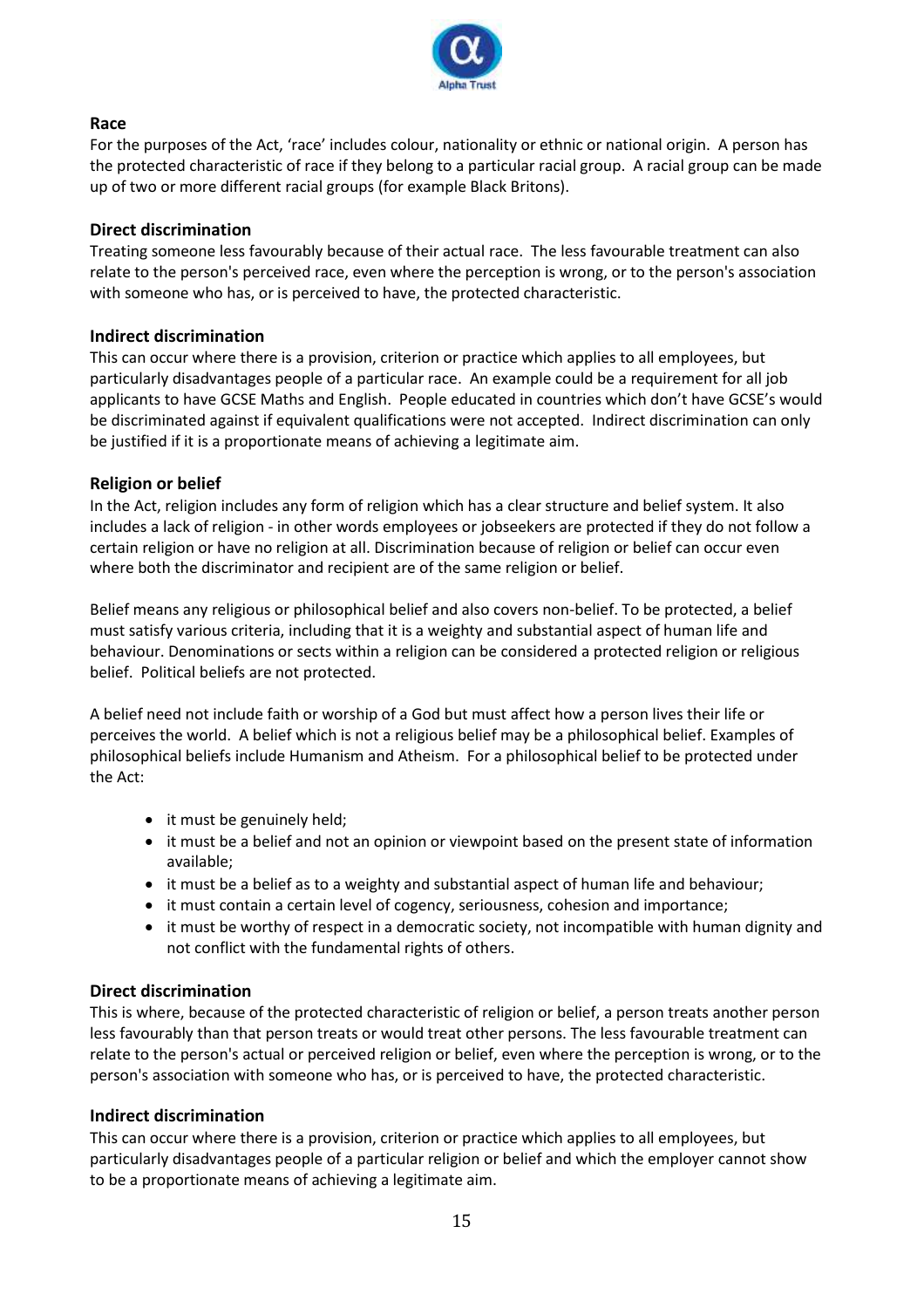

An example would be where an employer announces that staff cannot wear their hair in dreadlocks, even if the locks are tied back. A policy amounts to a provision, criterion or practice. The decision to introduce the policy could be indirectly discriminatory because of religion or belief, as it puts Rastafarian employees at a particular disadvantage. The employer must show that the provision, criterion or practice can be objectively justified and is a proportionate means of achieving a legitimate aim.

#### **Sex**

A person's sex refers to the fact that they are male and female.

#### **Direct discrimination**

Treating someone less favourably because of their actual or perceived sex, or because of the sex of someone with whom they associate.

#### **Indirect discrimination**

This can occur where there is a provision, criterion or practice that applies to all employees, but particularly disadvantages employees of a particular sex. For example, a requirement that job applicants must be six feet tall could be met by significantly fewer women than men.

#### **Sexual orientation**

Sexual orientation is a protected characteristic. It means a person's sexual orientation towards:

- persons of the same sex (i.e. the person is a gay man or a lesbian);
- persons of the opposite sex (i.e. the person is straight/heterosexual); or
- persons of either sex (i.e. the person is bisexual)

Sexual orientation relates to how people feel as well as to their actions. Sexual orientation discrimination includes discrimination because someone is of a particular sexual orientation and it also covers discrimination connected with manifestations of that sexual orientation. These may include someone's appearance, the places they visit or the people they associate with. It also includes a perception that someone has a particular sexual orientation based on their appearance, regardless of whether they do or do not.

#### **Direct discrimination**

Treating someone less favourably because of their actual or perceived sexual orientation, or because of the sexual orientation of someone with whom they associate.

#### **Indirect discrimination**

This can occur where there is a provision, criterion or practice which applies to all employees, but particularly disadvantages people of a particular sexual orientation and which the employer cannot show to be a proportionate means of achieving a legitimate aim.

An example would be a particular family friendly policy that does not apply to same sex couples.